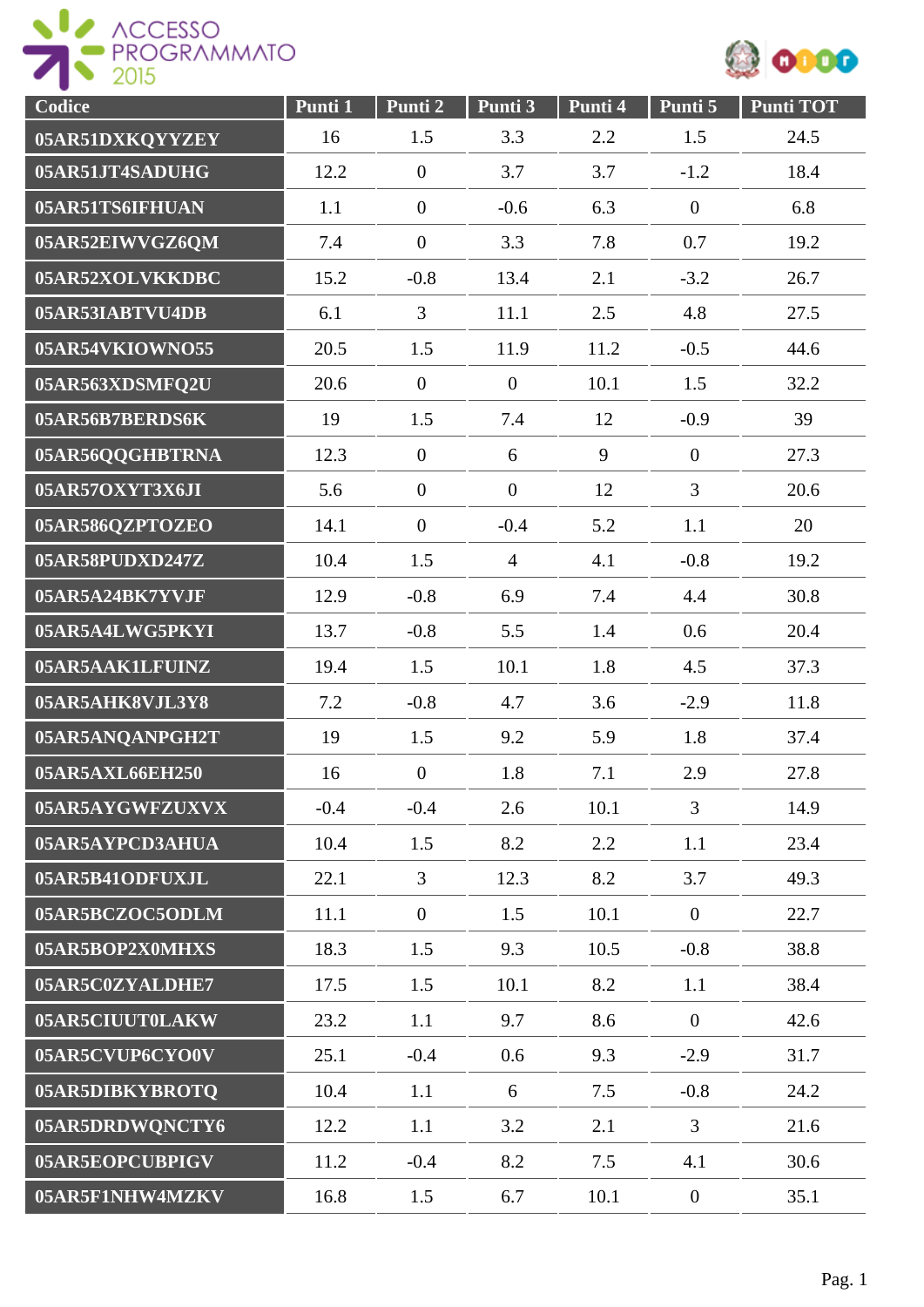



| Codice          | Punti 1 | Punti 2          | $\overline{\text{Punti}}\,3$ | Punti 4      | Punti 5          | <b>Punti TOT</b> |
|-----------------|---------|------------------|------------------------------|--------------|------------------|------------------|
| 05AR5FBX6WXUHDD | 10.4    | 1.5              | 7.1                          | 2.2          | 4.1              | 25.3             |
| 05AR5FDVOUQDB0D | 17.1    | $\boldsymbol{0}$ | 9.7                          | 9.7          | 2.2              | 38.7             |
| 05AR5FG2OZGYZPP | 6.2     | $\overline{0}$   | 4.5                          | 8.6          | $\boldsymbol{0}$ | 19.3             |
| 05AR5GVD4NVFUHJ | 12.7    | 1.5              | 9.7                          | 9            | 0.7              | 33.6             |
| 05AR5GZ1AR4LTWZ | 13.8    | 1.5              | 12.3                         | $-0.1$       | 1.1              | 28.6             |
| 05AR5HBYKLCGNVW | 16.4    | 1.5              | 10.1                         | 10.1         | 0.7              | 38.8             |
| 05AR5HIMB5X7FBE | 13      | 1.5              | 5.2                          | 6.3          | 1.1              | 27.1             |
| 05AR5HQFTERWUUY | 14.8    | 1.1              | 11.5                         | 3.6          | $-1.6$           | 29.4             |
| 05AR5IQVC2JZPPO | 12.3    | 1.5              | 8.9                          | $\mathbf{1}$ | 1.8              | 25.5             |
| 05AR5J4JH7IFO3A | 19.8    | 1.1              | 5.2                          | 7.8          | $\boldsymbol{0}$ | 33.9             |
| 05AR5JEWRHZHOII | 15.7    | 1.5              | $-0.4$                       | 6.7          | 3                | 26.5             |
| 05AR5JHMMEW5ZWL | 19.1    | 1.5              | $\boldsymbol{0}$             | 10.1         | 5.2              | 35.9             |
| 05AR5JRCYTASKNC | 11.8    | $\overline{0}$   | $\mathbf{1}$                 | 6.7          | $\overline{0}$   | 19.5             |
| 05AR5JWB3YJXICS | 20.2    | $\overline{0}$   | 7.8                          | 7.5          | 3                | 38.5             |
| 05AR5KC0O7CKWCC | 13.4    | 1.5              | 8.6                          | 4.5          | 3.3              | 31.3             |
| 05AR5KCN3YMQGRK | 20.6    | 1.5              | 18                           | 5.6          | 7.1              | 52.8             |
| 05AR5KNZQWQNWVJ | 19.4    | $-0.4$           | 8.6                          | 10.5         | $\boldsymbol{0}$ | 38.1             |
| 05AR5LVBFXJVDXZ | 25.1    | 1.5              | 10.4                         | 1.1          | $-0.4$           | 37.7             |
| 05AR5MB0ZGCIIOI | 19.8    | $\boldsymbol{0}$ | 9.7                          | 9.7          | $-0.5$           | 38.7             |
| 05AR5MGQELKNHDY | 12.6    | 1.5              | 3.7                          | 12           | 1.8              | 31.6             |
| 05AR5MJLOOKONRU | 8       | 1.1              | 3.6                          | 1.4          | $-0.2$           | 13.9             |
| 05AR5MRVFX6GONJ | 14.8    | 1.1              | 5.1                          | 9.7          | $-0.4$           | 30.3             |
| 05AR5MZG870YPWK | 13.8    | $\overline{0}$   | 1.5                          | 2.6          | 1.5              | 19.4             |
| 05AR5NK8B7RDIMD | 2.9     | 1.5              | 5.2                          | 2.9          | 4.8              | 17.3             |
| 05AR5NVTKCGOMCA | 8       | $\overline{0}$   | 8.9                          | 2.1          | $-1.2$           | 17.8             |
| 05AR5O18S6HRNQV | 2.8     | $\boldsymbol{0}$ | 4.1                          | 0.6          | $\overline{0}$   | 7.5              |
| 05AR5O3LKM4LQ6V | 13.7    | 1.5              | $\overline{4}$               | 2.5          | 1.5              | 23.2             |
| 05AR5OB4XVDRV8I | 16.5    | 1.5              | 17.2                         | 13.1         | 8.6              | 56.9             |
| 05AR5OC4LOETANB | 19      | $\mathfrak{Z}$   | 10.8                         | 7.4          | 10.5             | 50.7             |
| 05AR5OOPMYHKWKQ | 16.4    | $-0.4$           | $-3.2$                       | 9.7          | $-2.4$           | 20.1             |
| 05AR5OTT2LKAUZH | 19.4    | 1.1              | 10.8                         | 6.3          | $\overline{0}$   | 37.6             |